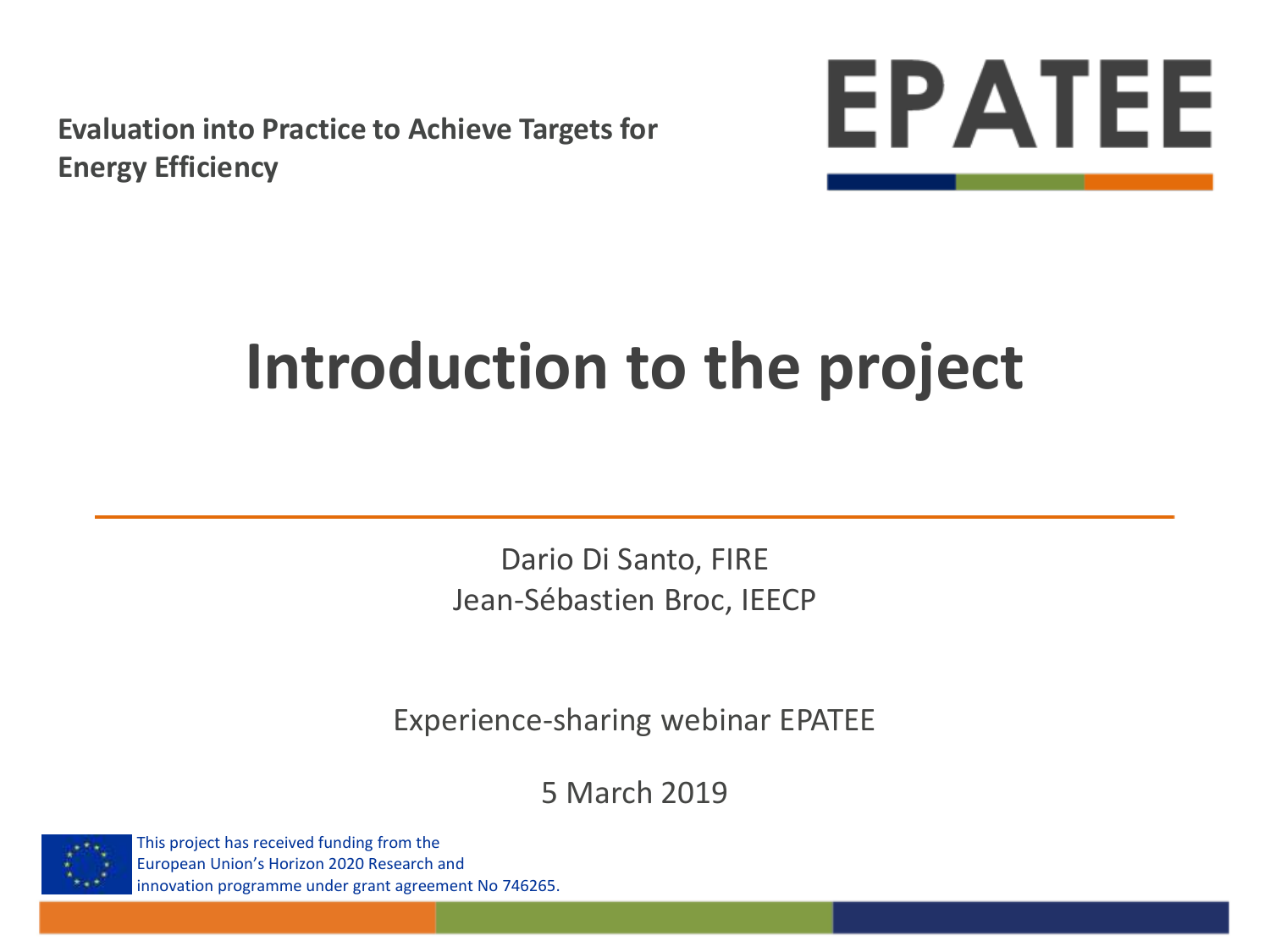



OBJECTIVE: **creating favourable conditions** for improving the number, quality/performance and effective use of **ex-post impact evaluations** of energy efficiency policies.

CONCEPT: improving key stakeholders' evaluation practices can lead to a better understanding and knowledge of impacts and how policies work, and thereby to increasing effectiveness of policies

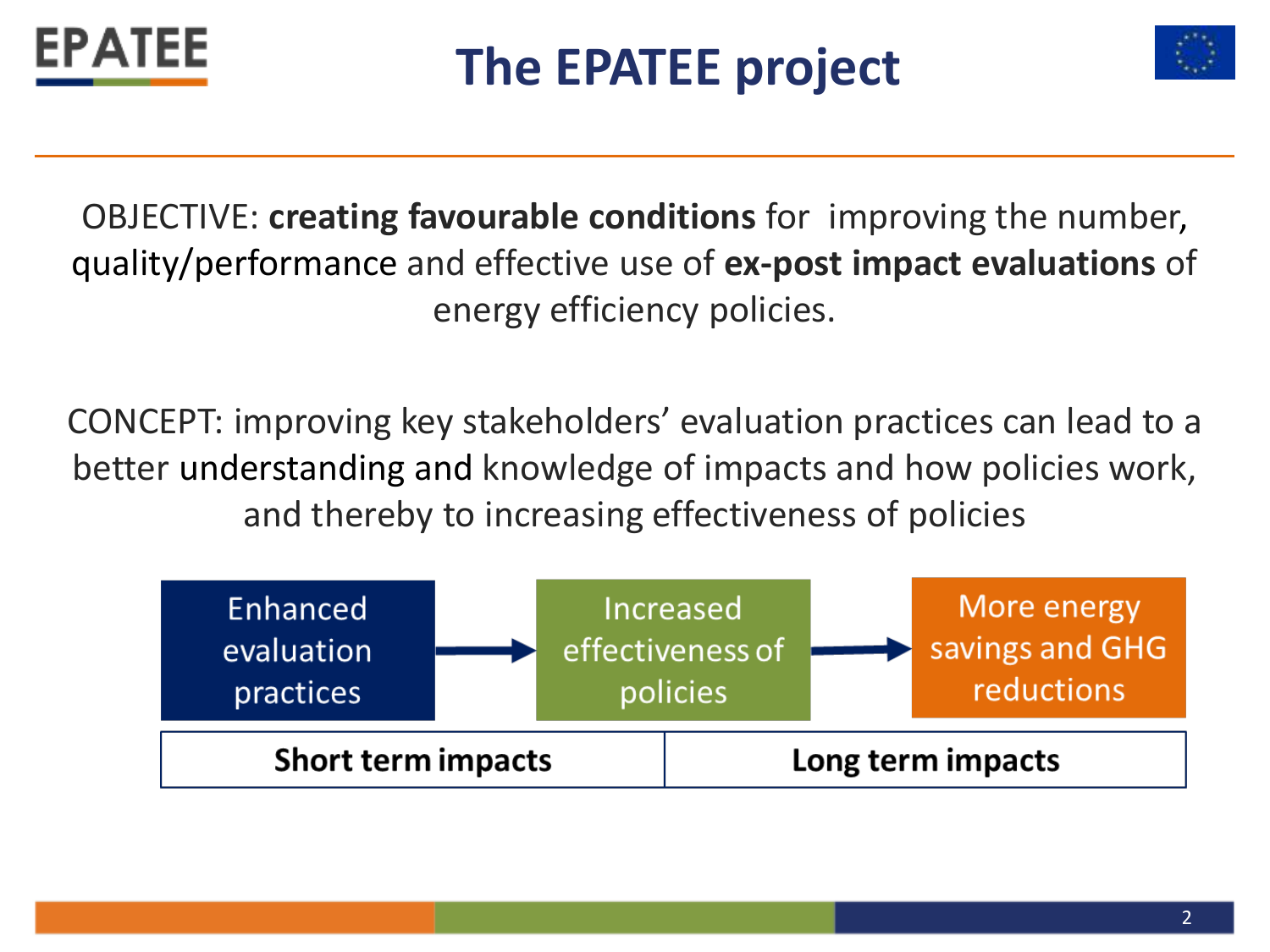#### **Create the favourable conditions EPATEE for ex-post impact evaluations**  Creating the conditions for Building resources based an effective use of these on up-to-date knowledge and concrete experience feedback resources**Knowledge Base Online toolbox** (user-oriented database of references) making resources easy

**Guidance and support**

> **Case studies** (about ex-post evaluations)

**Experience sharing**  targeted workshops, webinars, etc.

to use

**Dissemination** of results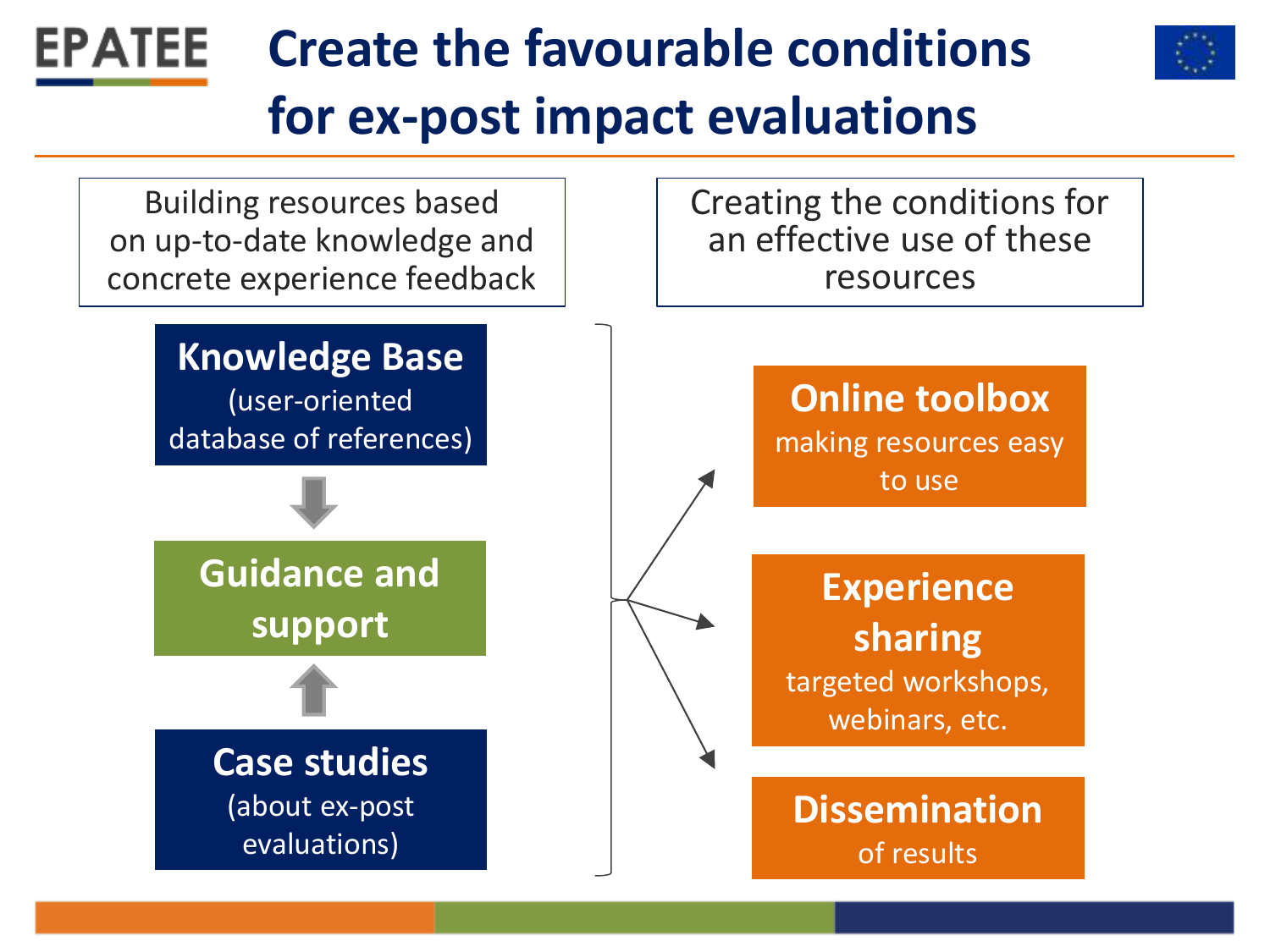## **Stakeholder involvement**





- o Interviews with key stakeholders
- o Surveys on evaluation practices
- o EU peer-learning workshops
- o National peer-learning workshops
- o Webinars
- o Direct support
- o EPATEE newsletter

Previous experience sharing webinars about *How energy efficiency policy evaluation can produce benefits and add value to policy makers?* and *How and what can we learn from verifying energy savings first estimated with engineering calculations?*

Recordings available at:

**EPATEE** 

<https://epatee.eu/events-webinars>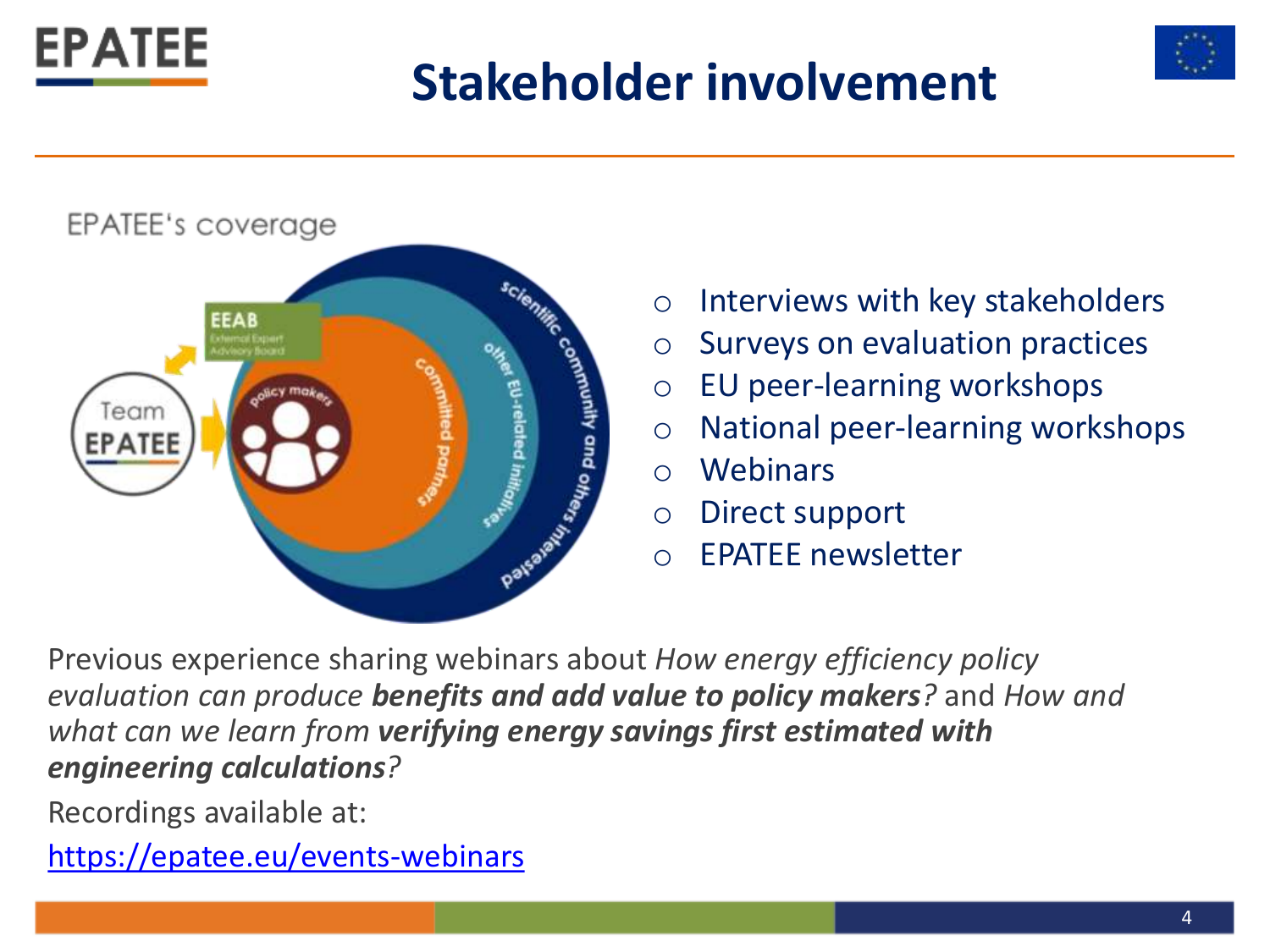## **EPATEE Comparing estimated and measured energy savings: why raising this topic?**

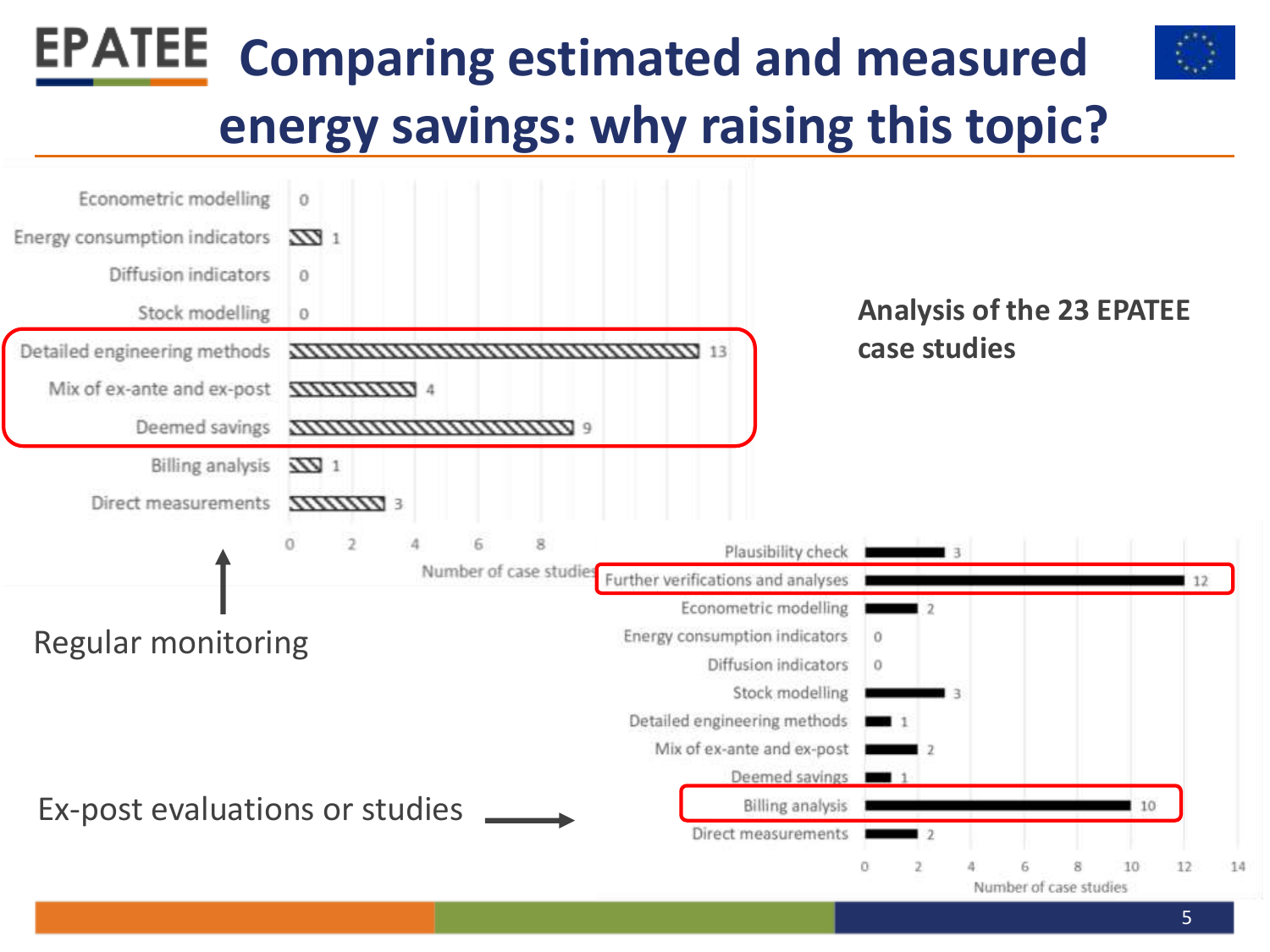

## **Comparing different methods: examples**



| <b>Examples of use or comparison of different methods</b>                                                                                         | <b>Cases where these examples are</b><br>mentioned                                                                                                     |
|---------------------------------------------------------------------------------------------------------------------------------------------------|--------------------------------------------------------------------------------------------------------------------------------------------------------|
| Plausibility check of the overall results (comparison with<br>trends in energy consumption, and/or comparison with<br>previous periods)           | Environmental support scheme (AT), EE<br>programmes of Vienna (AT), Primes<br>Energie (BE)                                                             |
| Comparison of surveys and econometric analysis to assess<br>additionality                                                                         | EEO scheme (DK)                                                                                                                                        |
| Comparison of different statistical methods                                                                                                       | "Future investments" programme                                                                                                                         |
| <b>Comparison of engineering calculations and billing</b><br>data/analysis                                                                        | Better Energy Homes (IE), Renovation<br>programmes (LT), Subsidy scheme for<br>housing corporations (NL), Supplier<br>Obligation (UK), Warm Front (UK) |
| Comparison of monitoring of energy efficiency indicators<br>(top-down approach) and monitoring based on<br>engineering estimates at project level | Multi-year agreement (NL)                                                                                                                              |
| Comparison of standardised laboratory tests and field<br>measurements                                                                             | Purchase tax on new cars (NL)                                                                                                                          |
| Comparison of different methods to normalised energy<br>consumption for weather conditions                                                        | WAP (US)                                                                                                                                               |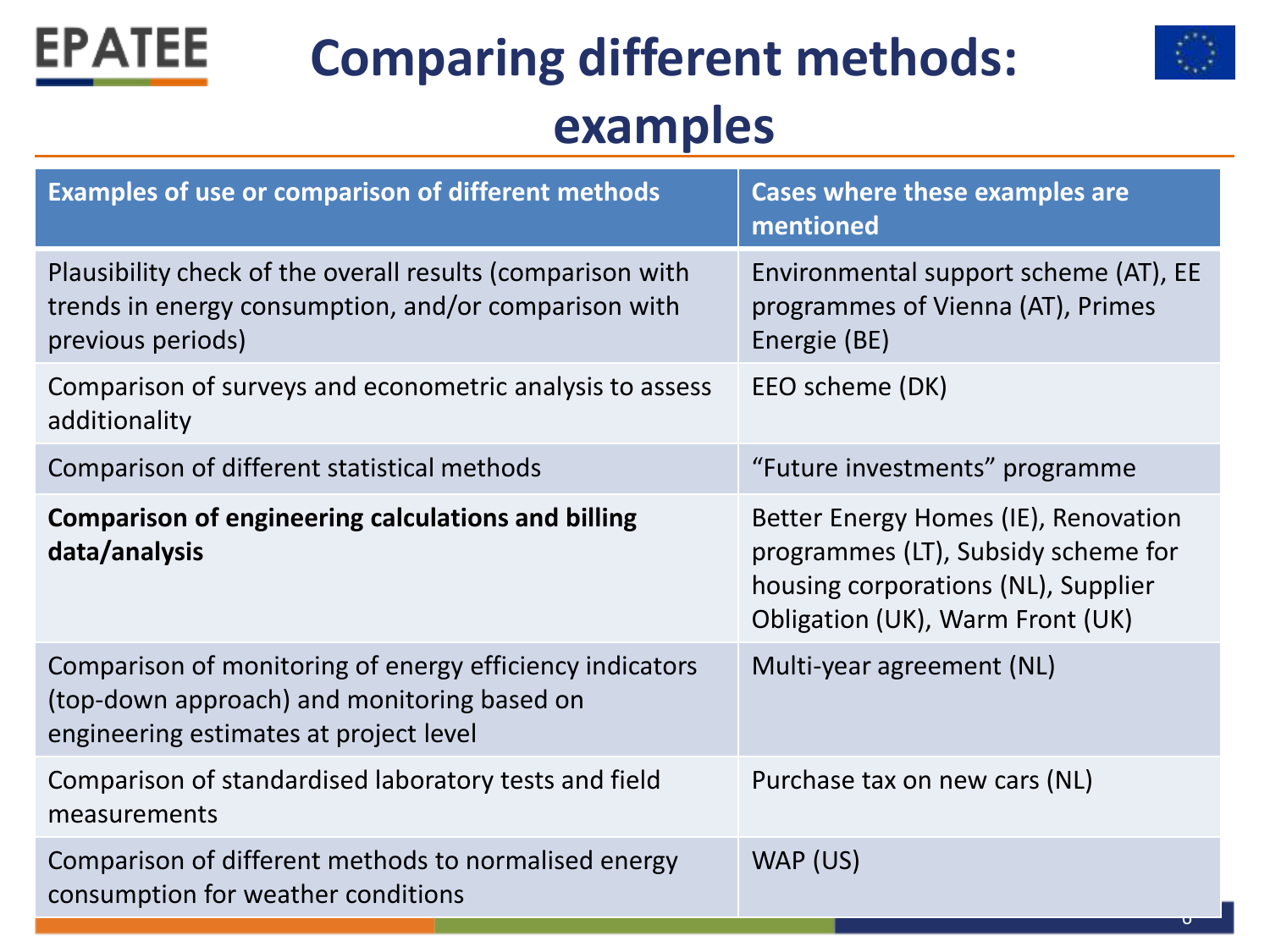

## **Looking for more references: EPATEE Knowledge Base**



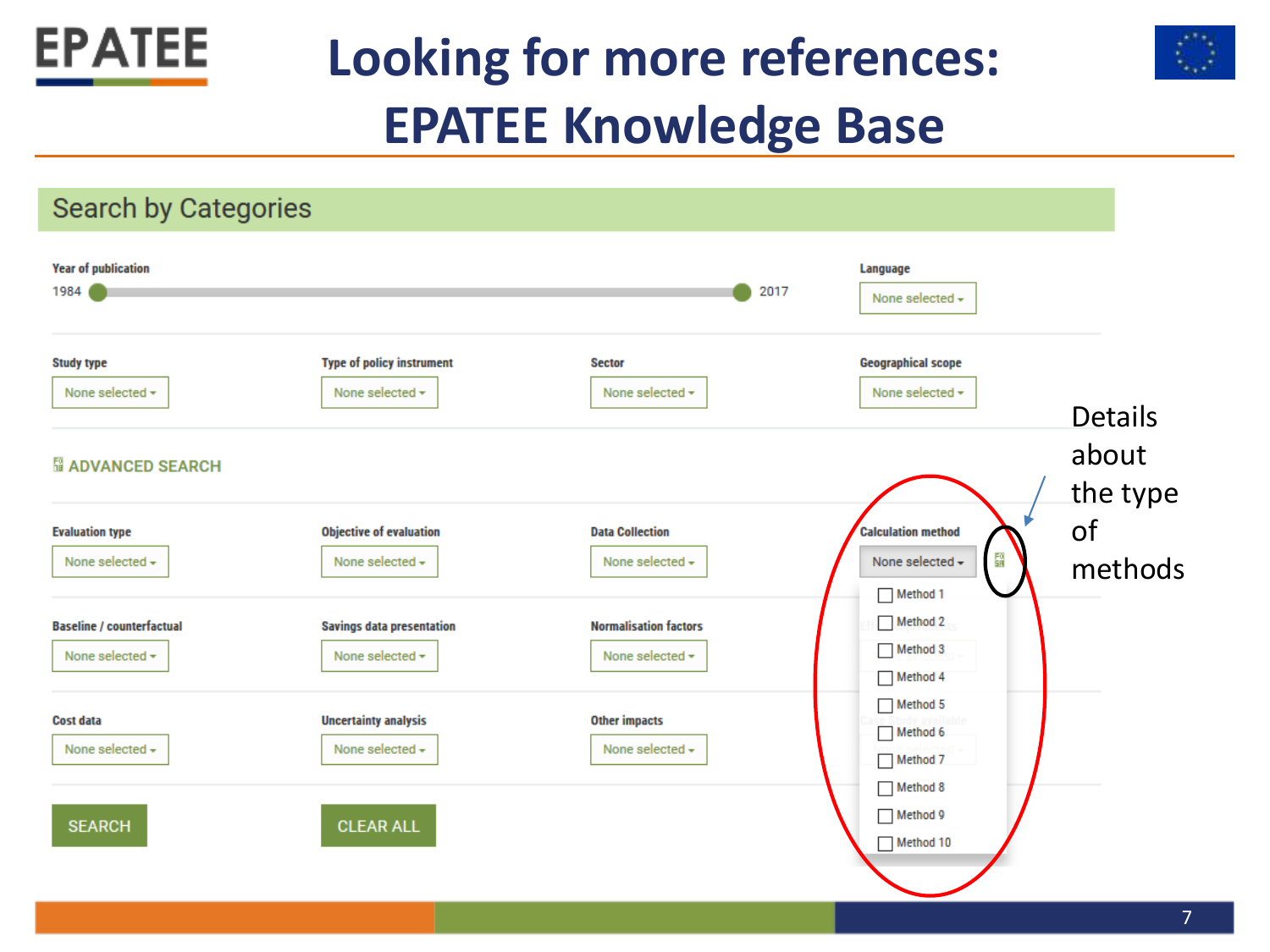



### <https://epatee.eu/events-webinars>



**EPATEE** 

Webinar #5 - 2nd FPATFF dissemination webinar Webinar #6 - March 28, 2019



Webinar #4 - How and what can we learn from verifying energy savings first estimated with engineering calculations? (Part 2)

Webinar #4 - March 5, 2019 - 11:00 to 12:15 am CET



Webinar #3 - How and what can we learn from verifying energy savings first estimated with engineering calculations?

Webinar #3 - December 14, 2018 - 11:00 to 12:15 am CET



#### Webinar #2 - First EPATEE dissemination webinar

Webinar #2 - May 30, 2018

This webinar presented the project, and more specifically the first online resources developed by EPATEE to make knowledge and experience more easily available about evaluating energy efficiency policies and programmes:



Webinar #1 (Part 2) - How energy efficiency policy evaluation can produce benefits and add value to policy makers?

Webinar #2 - March 20, 2018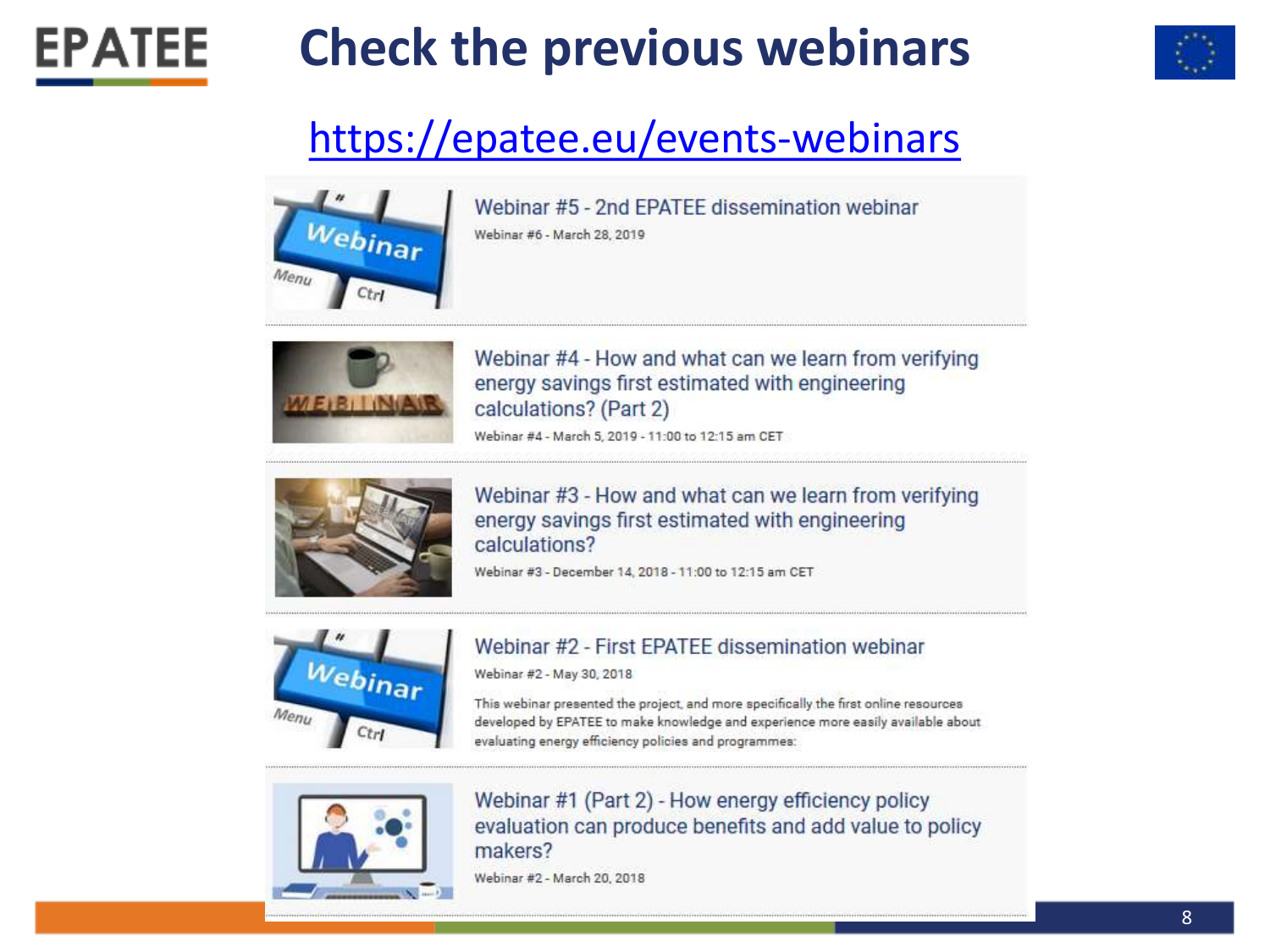

### **What's next?**



- $\triangleright$  Two other examples to be presented today during this webinar!
- Topical case study about *[Comparing estimated and measured energy](https://epatee.eu/sites/default/files/files/epatee_topical_case_study_linkage_between_monitoring_and_evaluation.pdf)*   $savings \rightarrow$  published today !

### **SAVE THE DATES**

- **March 18th**, 2019: **[first national EPATEE workshop](https://epatee.eu/events/1st-epatee-national-peer-learning-workshop-paris-evaluation-energy-efficiency-policies-fact)** (France, Paris)
- **March 28th** , 2019: **[second dissemination webinar](https://epatee.eu/events/webinar-5-2nd-epatee-dissemination-webinar)** showcasing the EPATEE online toolbox
- **June 13th**, 2019: **fourth European peer-learning workshop** in Brussels